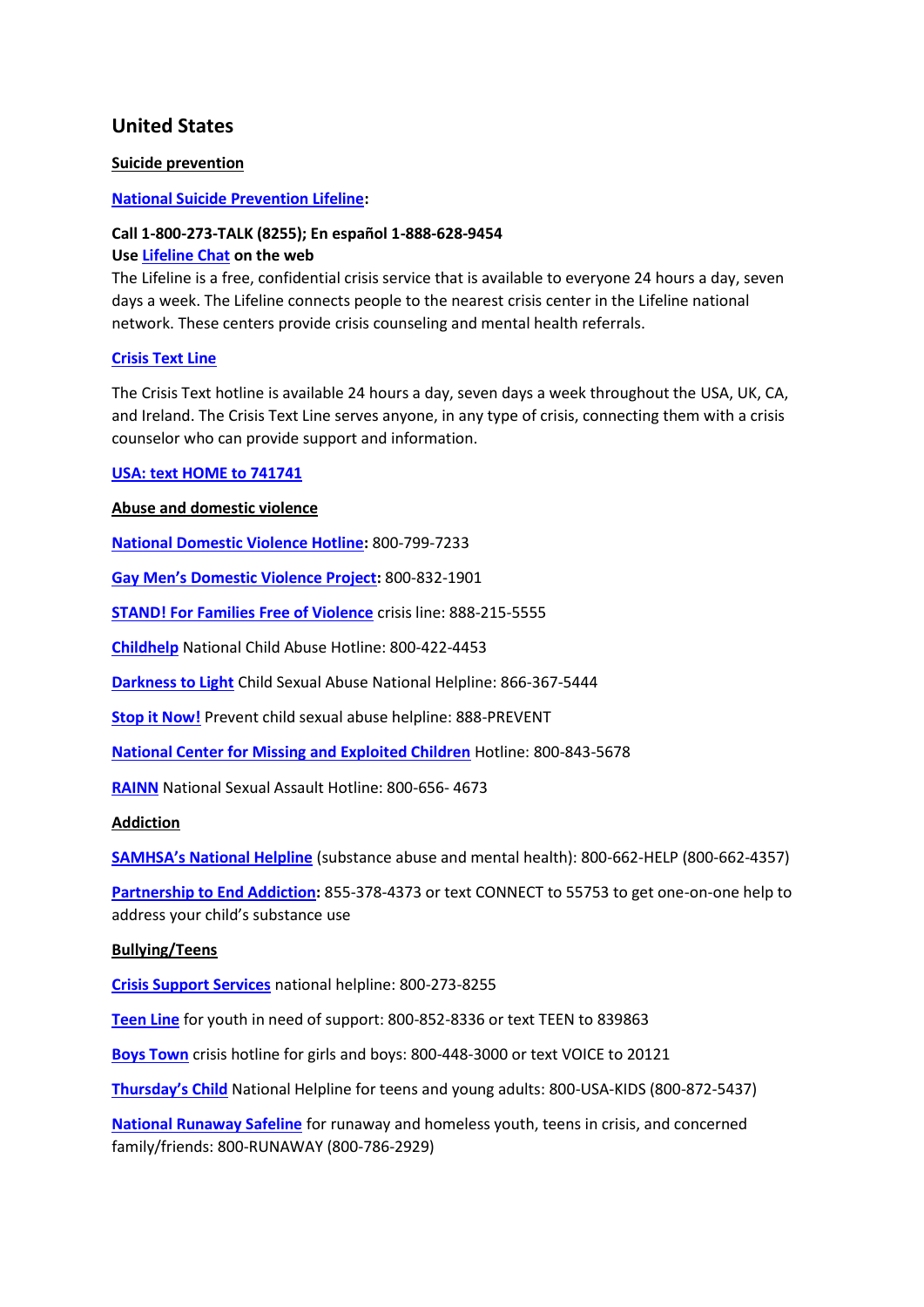# **Eating disorders**

**[National Eating Disorders Association Helpline:](https://www.nationaleatingdisorders.org/help-support/contact-helpline)** 800-931-2237 (talk or text)

**[National Association of Anorexia Nervosa and Associated Disorders \(ANAD\)](https://anad.org/get-help/eating-disorders-helpline/)** eating disorders helpline: 888-375-7767

**[More-Love.org](https://therapistuncensored.com/resources2/more-love.org)** Empowering parents to raise kids that are free from body hate and eating disorders

# **Mental health**

**[National Alliance on Mental Illness](http://www.nami.org/)**

• **[NAMI HelpLine:](http://www.nami.org/Find-Support/NAMI-HelpLine)** 1-800-950-6264 or text NAMI to 741-741

**[Crisis Support Services](https://cssnv.org/)** national helpline: 800-273-8255

**[Disaster Distress Helpline:](https://www.samhsa.gov/find-help/disaster-distress-helpline)**

### **Call or text 1-800-985-5990**

The disaster distress helpline provides immediate crisis counseling for people who are experiencing emotional distress related to any natural or human-caused disaster. The helpline is free, multilingual, confidential, and available 24 hours a day, seven days a week.

**[Break](http://sfhelp.org/) the Cycle** 7 steps-improvement lessons to protect your family

**[Anxiety and Depression Association of America](http://www.adaa.org/)**

**[Depression and Bipolar Support Alliance](http://www.dbsalliance.org/)**

**[Mental Health America](http://www.mentalhealthamerica.net/)**

**[National Institute of Mental Health](https://www.nimh.nih.gov/)**

**[Mental Health First Aid](https://www.mentalhealthfirstaid.org/)**

**[S.A.F.E. Alternatives \(Self-Abuse Finally Ends\)](https://selfinjury.com/)** self-harm helpline: 800-DONT CUT (800-366-8288)

# **LGBTQ+**

**[LGBT National Hotline:](https://www.glbthotline.org/)** 888-843-4564, 800-246-7743 (Youth Talkline), or 888-234-7243 (Senior Hotline)

**[Trevor Lifeline](https://www.thetrevorproject.org/get-help-now/)** for LGBTQ youth: 866-488-7386 or text START to 678-678

**[TransLifeline:](https://translifeline.org/)** 877-565-8860

**[Gay Men's Domestic Violence Project](http://gmdvp.org/gmdvp/):** 800-832-1901

#### **Parenting**

**[National Parent Helpline](http://www.nationalparenthelpline.org/)**: 855-427-2736

**[Crying Baby Hotline:](http://safebaby.org/)** 866-243-2229

**[Fussy Baby Warmline:](https://www.erikson.edu/fussy-baby-network/)** 888-431-BABY (888-431-2229)